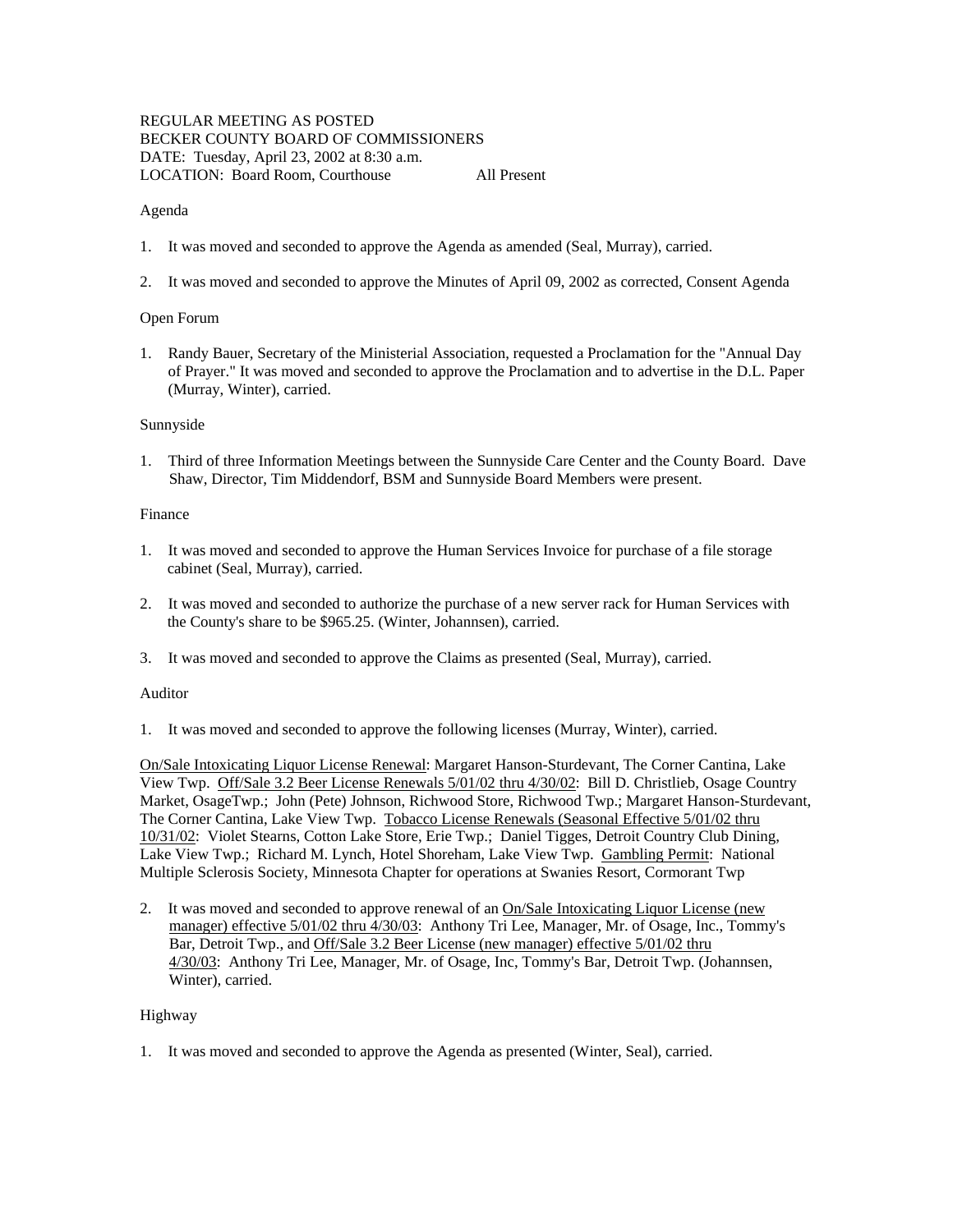- 2. It was moved and seconded to pass Resolution No. DOH04-02-32, authorizing and directing the County Engineer to purchase two (2) traffic counters/classifiers with toad tubes and associated installation equipment in the amount of \$2,787 (Murray, Winter), carried. Johannsen voting nay.
- 3. It was moved and seconded to pass Resolution No. DOH04-02-33, authorizing the County Engineer to advertise for bids for the purchase and installation of drain tile on County Roads impacted by 2002 flooding and the Federal Emergency Declaration (Seal, Murray), carried.
- 4. It was moved and seconded to proceed with the process to pave Co. Rd. 132 using the county's cost sharing program. A petition for the property tax assessment on Becker County Road 132 was received (Winter, Johannsen), carried.
- 5. It was moved and seconded to pass Resolution No. DOH04-02-34, awarding the Bid Award for Project SAP03-621-13 to Bauerly Bros., low bidder (Winter, Murray), carried.

## Human Services

- 1. It was moved and seconded to approve the Agenda as presented (Seal, Murray), carried.
- 2. It was moved and seconded to approve the Transit Claims on the Consent Agenda (Seal, Murray), carried.
- 3. It was moved and seconded to authorize Matt Casey to enter into Transit Grant negotiations with MNDOT (Johannsen, Seal), carried.
- 4. It was moved and seconded to accept the Hill Minerals Group offer to purchase Becker County Human Services royalty interest in property for \$2,072 (Seal, Murray), carried.
- 5. It was moved and seconded to approve the Board Chair's signature on the Social Services Claims when they are ready (Seal, Murray), carried.
- 6. It was moved and seconded to approve the Human Services Claims (Winter, Seal), carried.
- 7. It was moved and seconded to accept the Financial Assistance Applications (Seal, Murray), carried.

## **Sheriff**

- 1. It was moved and seconded to approve the Agenda as amended (Winter, Seal), carried.
- 2. It was moved and seconded to pass Resolution No. 04-02-1A, accepting the grant for the Year 2002 and authorizing the County Administrator to sign an agreement to apply for the 2002 Outstate Boating Enforcement Supplement Agreement (CFDA#20.005 with an allocation of \$7,500 (Murray, Johannsen), carried.
- 3. It was moved and seconded to pass Resolution No. 04-02-1D, approving to hire a full-time Jailer Sergeant from within the Becker County Sheriff's Department (Seal, Murray), carried.
- 4. It was moved and seconded to approve to pay the comp-time on the overage for compliance of the Union Agreement (Seal, Murray), carried.
- 5. It was moved and seconded to move forward on the purchase of computer software from Smart PSS as recommended by the IT Department, amended to postpone until information is received from the County Attorney review the present contract with CIS (Winter, Murray), carried.
- 6. An update was given on the Law Enforcement Agreement with the White Earth Tribal Police and the Drug Task Force.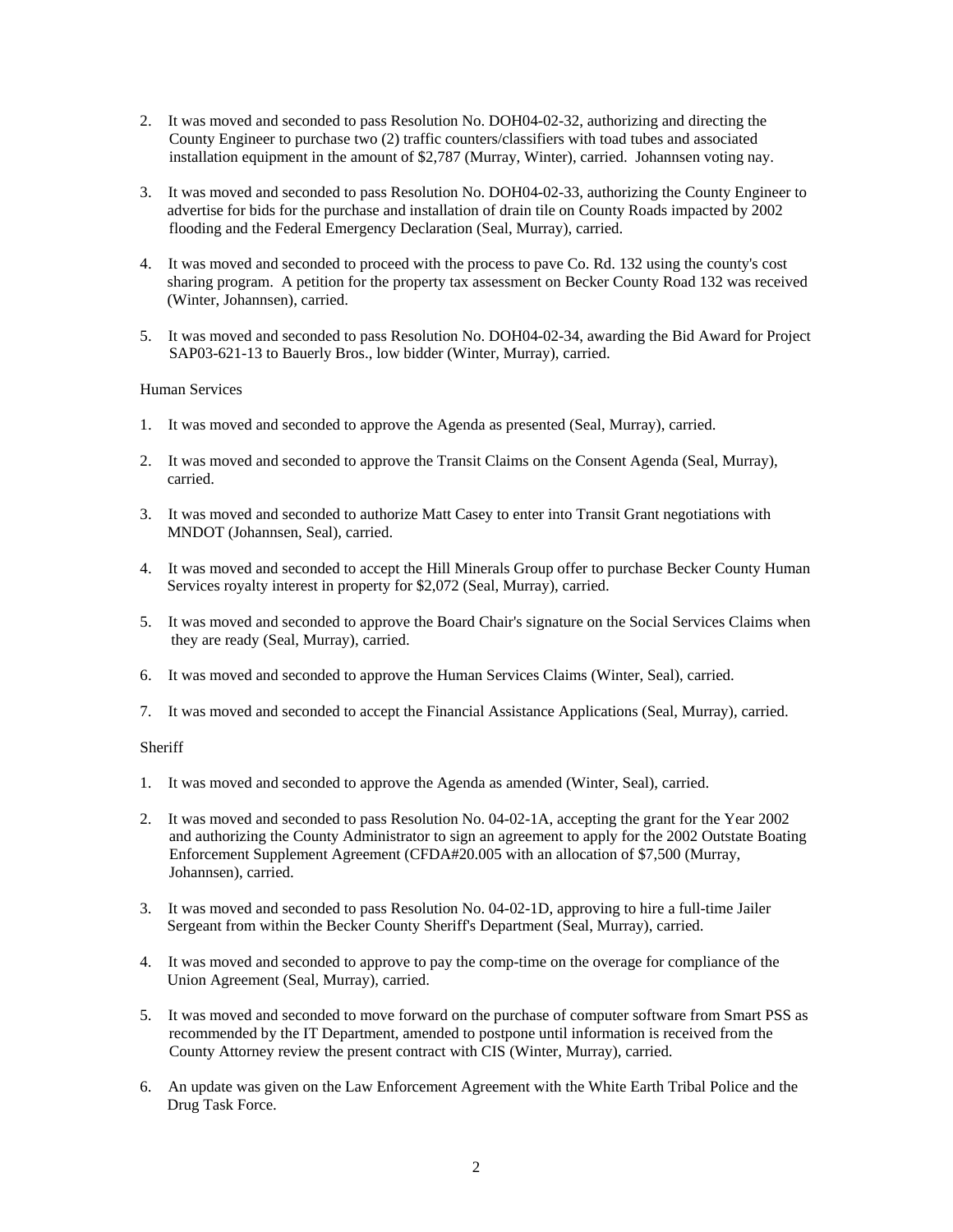- 7. It was moved and seconded to approve the purchase of a 2003 snowmobile from the Snowmobile Grant received for the Year 2001/2002 for the best price for our needs (Murray, Seal), carried.
- 8. It was moved and seconded to approve the purchase of a Class II Traffic Vest at the approximate cost of \$3800. (Murray, Winter), carried.
- 9. It was moved and seconded to approve the WE-Fest Contract for services of the Sheriff's Department (Murray, Johannsen), carried.

#### Assessor

1. It was moved and seconded to approve the following Abatements, Consent Agenda.

#### 2002 Tax Payable

| Parcel #    | Twn/City          | Amount    | Reason              |
|-------------|-------------------|-----------|---------------------|
| 03.0316.000 | Burlington        | 572<br>S. | Homestead           |
| 04.0046.000 | Callaway          | 324       | Homestead           |
| 04.0076.000 | Callaway          | 596       | Homestead           |
| 06.0386.000 | Cormorant         | 766       | Home Value          |
| 07.0083.000 | Cuba              | 550       | Homestead           |
| 23.0168.000 | Riceville         | 314       | Homestead           |
| 23.0169.000 | Riceville         | 558       | Homestead           |
| 08.0796.000 | Detroit           | 174       | Home Value          |
| 13.0097.000 | Green Valley      | 1,308     | Clerical            |
| 16.0178.000 | Holmesville       | 148       | Homestead           |
| 27.0111.004 | Savannah          | $+336$    | Tax Calc            |
| 27.0154.003 | Savannah          | 52        | Homestead           |
| 29.0092.001 | Silver Leaf       | $+ 444$   | <b>Wrong Parcel</b> |
| 29.0092.002 | Silver Leaf       | 440       | <b>Wrong Parcel</b> |
| 32.0265.000 | <b>Sugar Bush</b> | 96        | Homestead           |
| 37.0070.000 | Wolf Lake         | 2         | Tax Exempt          |
| 49.1936.000 | Detroit Lakes     | 1,698     | Clerical            |
| 49.8453.000 | Detroit Lakes     | 292       | Homestead           |
| 50.0320.000 | Frazee            | 224       | Homestead           |

## NRM

- 1. It was moved and seconded to pass Resolution No. P 04-02-3C, to advertise for a seasonal, part-time Tramway Operator for the Parks & Recreation Department, Consent Agenda.
- 2. It was moved and seconded to approve to advertise for bids to sell a 1997, 60 inch, Front-mount JD Lawn Mower from the Parks & Recreation Department (Seal, Murray), carried.

#### Environmental Services

- 1. It was moved and seconded to approve the Agenda as amended (Seal, Johannsen), carried.
- 2. Solid Waste Open House is being held this week at the Household Hazardous Waste Building at the BC Landfill.
- 3. Planning Commission (PC) Minutes of April 16, 2002:
- 1) FIRST ORDER OF NEW BUSINESS: Gaylen Peterson. It was moved and seconded to concur with the findings of the PC to approve an application requesting a Conditional Use Permit to operate a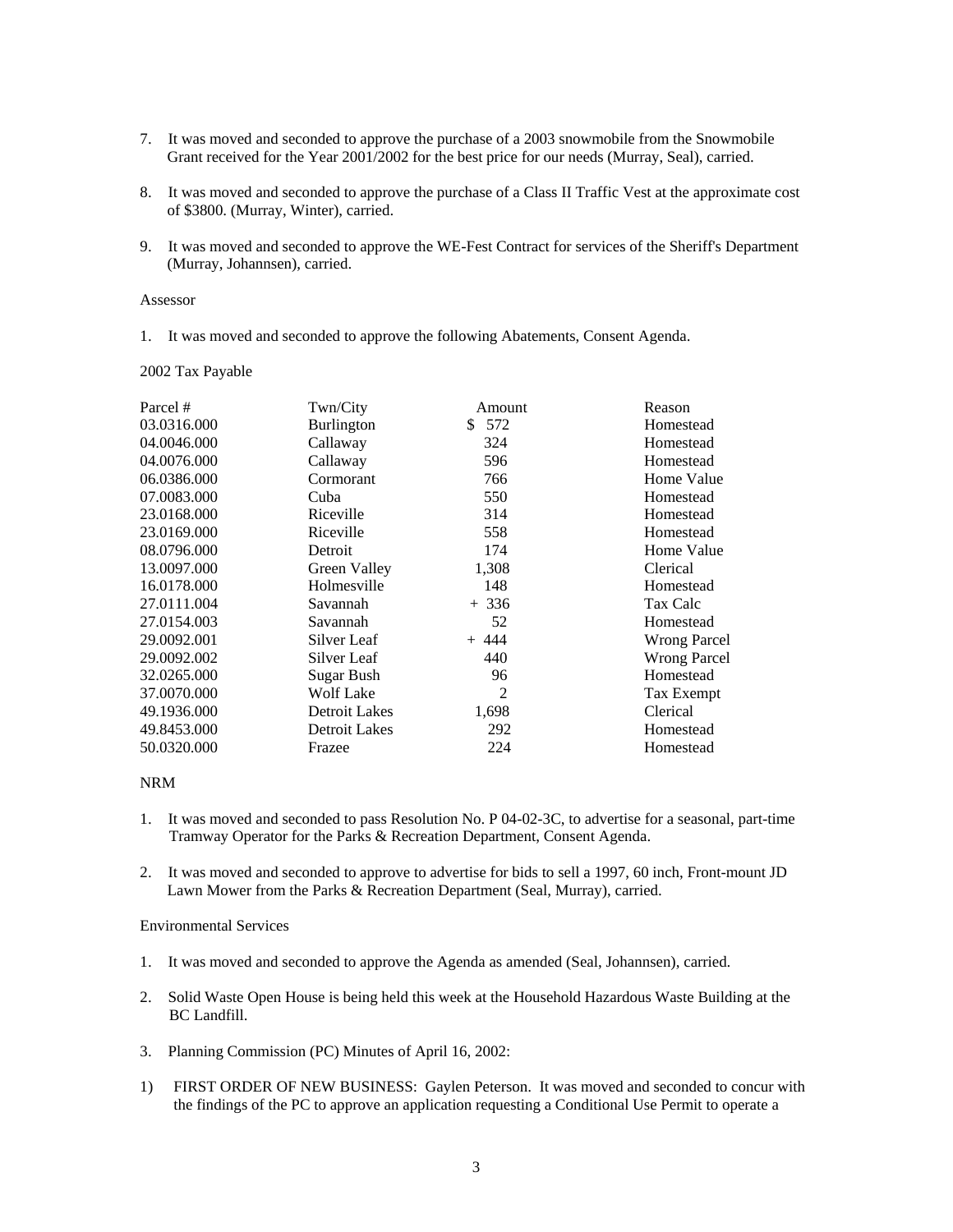commercial pottery business in an agricultural zone, Lake Park Twp., based on the fact it would not be detrimental to the surrounding area (Murray, Winter), carried.

- 2) SECOND ORDER OF NEW BUSINESS: Kathy Heitman and Jerry Nelson. It was moved and seconded to concur with the findings of the PC to approve an application requesting a Certificate of Survey dividing a parcel into two tracts and a change of zone from Agricultural to residential, Eagle View Twp., based on the fact the survey meets the criteria of the Zoning Ordinance and Subdivision Ordinance (Winter, Murray), carried.
- 3) THIRD ORDER OF NEW BUSINESS: Rick and Julie Cogger. It was moved and seconded to table until May 14, 2002, the application requesting a Change of Zone from Agricultural to Water Orientated Commercial Zone and Conditional Use Permit to operate a Planned Unit Development, and requested a letter be sent to the Coggers from Planning  $&$  Zoning (Winter, Murray), carried.
- 4) FOURTH ORDER OF NEW BUSINESS: Selection of Committee Members.<br>5) FIFTH ORDER OF NEW BUSINESS: Road Specifications.
- 5) FIFTH ORDER OF NEW BUSINESS: Road Specifications.
- 6) SIXTH ORDER OF NEW BUSINESS: Informational Meeting. The next PC Meeting is scheduled for Thursday, May 16, 2002, at 8:30 a.m., Environmental Services Department.

# Commissioners

- 1. Reports & Correspondence:
	- a. County Officials Forum on Indian Law Issues Report, Commissioners Winter & Engebretson
	- b. Legislative Report, Commissioner Murray
	- c. Annual Airport Council Meeting, Commissioner Murray
- 2. Appointments:
	- a. It was moved and seconded to appoint Lori Laine and Dan Howland to the Planning & Zoning Committee as submitted by Commissioner Engebretson (Winter, Murray), carried.
	- b. It was moved and seconded to appoint L Jirava and Robert Hamlin to the Planning & Zoning Committee as submitted by Commissioner Winter (Winter, Murray), carried.
- 3. It was moved and seconded to approve any Commissioner's attendance at the following:

 NACo Conference, New Orleans, July 12 - 16, 2002 Dedication of Natural Resource Area, Lake Park -Audubon Schools on May 16, parade at 1:00 p.m.

- 4. It was moved and seconded to pass a Resolution appointing and designating the Commissioner of Transportation as the Agent for Becker County for Project 3-27-0021-01-01; and a Resolution for Signature Authorization for Airport Improvement Projects authorizing the Mayor and the City Administrator of the City of Detroit Lakes to act as the authorized representative of Becker County, State of Minnesota and the Detroit Lakes Becker County Airport Commission for Federal Aid Project Improvements 2002 (Murray, Johannsen), carried.
- 5. It was moved and seconded to send a letter of congratulations to Kevin Krause for being given the "Safe Driver Award for the Year 2001 (Seal, Murray), carried.
- 6. It was moved and seconded to pass Resolution No. 04-02-3B, transferring the 045 Dept. Finance Office Budget of approximately \$77,751.00 and Expenditures of approximately \$4,796.88 to 043 Dept. Becker County Treasurer's Office (approx. amounts from the Budget Report of 4/05/02), transfer current fixed assets from the Finance Office to the Treasurer's Office, and the duties of Investments, Banking Relations, and the Credit Card Program to the County Treasurer (Johannsen, Seal), carried.
- 7. It was moved and seconded to send a Resolution of Support to continuing the Amtrack route in Becker County (Winter, Seal), carried.
- 8. Re-Districting Plans were discussed.